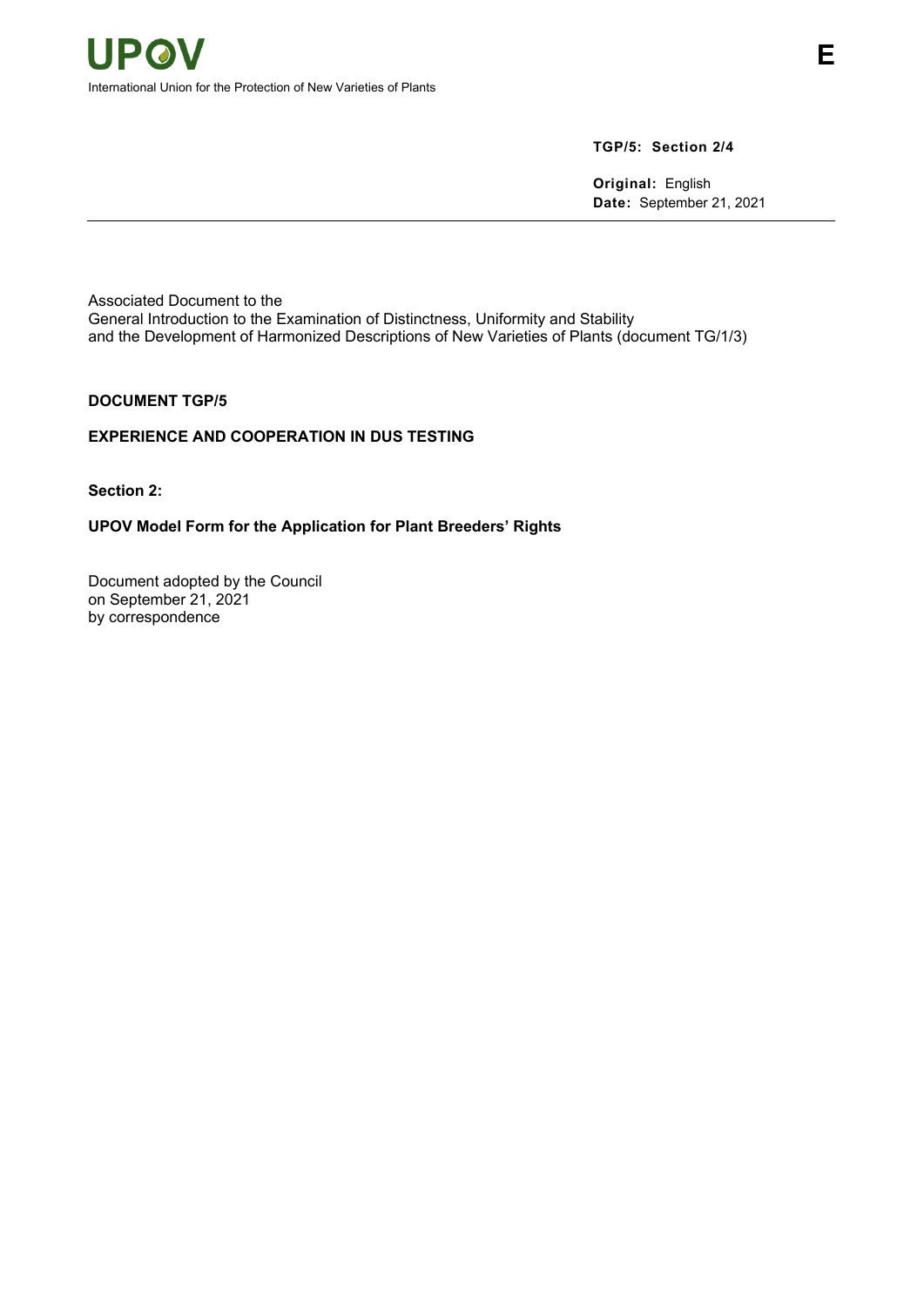# TGP/5: Section 2/4 page 2

# TABLE OF CONTENTS

[UPOV Model Form for the Application for Plant Breeders' Rights](#page-1-0) .....................................................................3

- Annex I Instructions for Converting the UPOV Model Form for the Application for Plant Breeders' Rights into an Authority's Own Form
- <span id="page-1-0"></span>Annex II Linear Blank Forms Corresponding to Section 2 "UPOV Model Form for the Application for Plant Breeders' Rights"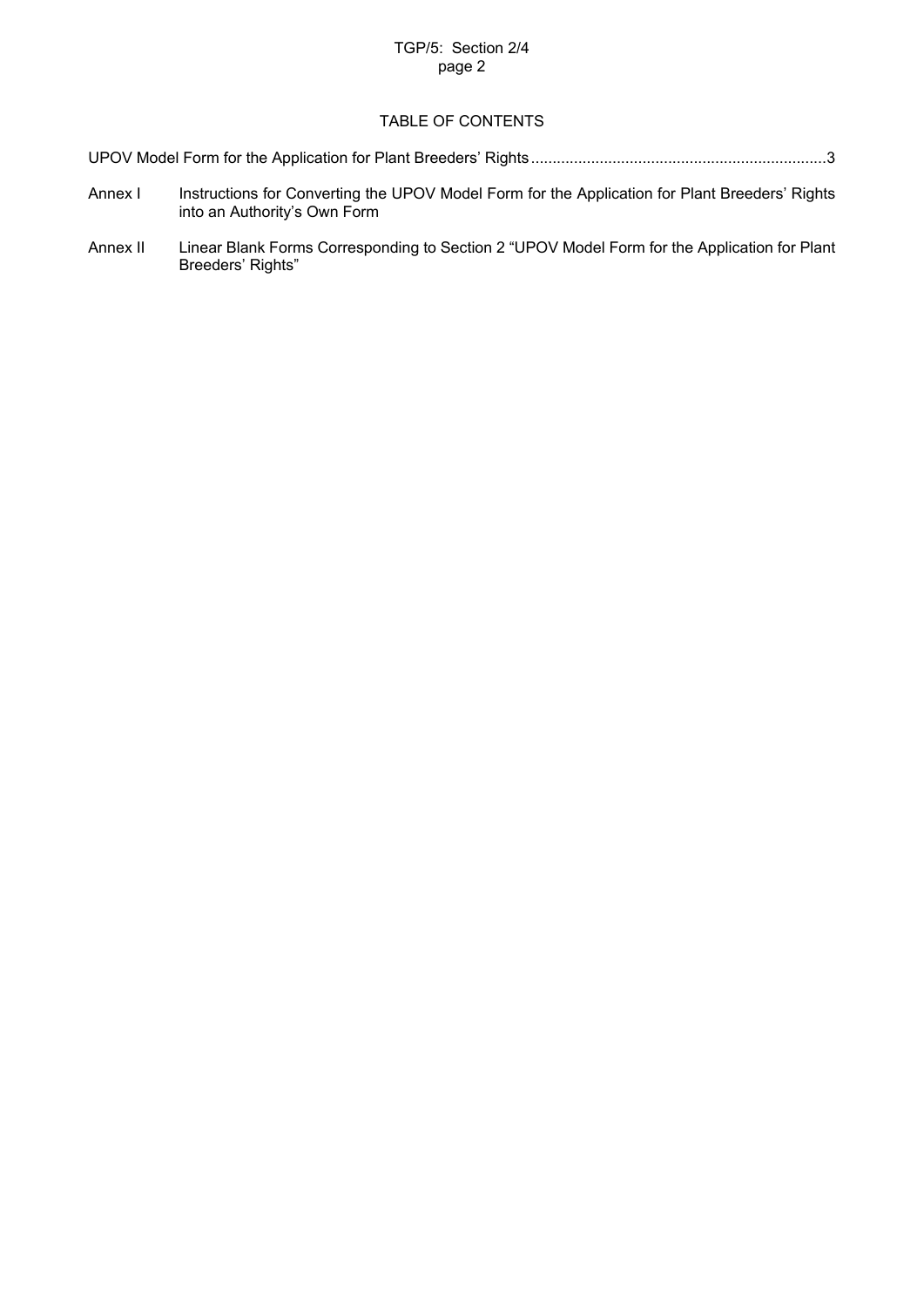#### TGP/5: Section 2/4 page 3

# UPOV MODEL FORM FOR THE APPLICATION FOR PLANT BREEDERS' RIGHTS

| (Authority where application is filed) NOTE: First consult the instructions                                                                                                                                                                                                                                                                                                                                                                                                                                                                                                                                                                                                                                                                                        | (file mark)<br>(Date of receipt)                                                                                                                                                                                                                                                                                                    |
|--------------------------------------------------------------------------------------------------------------------------------------------------------------------------------------------------------------------------------------------------------------------------------------------------------------------------------------------------------------------------------------------------------------------------------------------------------------------------------------------------------------------------------------------------------------------------------------------------------------------------------------------------------------------------------------------------------------------------------------------------------------------|-------------------------------------------------------------------------------------------------------------------------------------------------------------------------------------------------------------------------------------------------------------------------------------------------------------------------------------|
| 1.(a) Applicant(s) <sup>1</sup><br>Name(s)<br>UPOV-A1: $1(a)(i)^{\#}$<br>UPOV-A1: $1(a)(ii)$                                                                                                                                                                                                                                                                                                                                                                                                                                                                                                                                                                                                                                                                       | 2.(a) Name and address to which correspondence<br>is to be sent (if different from $1.(a)$ ):<br><b>FOR</b><br>Name<br><b>OFFICIAL</b><br>$UPOV-A1: 2(a)(i)$<br><b>USE</b><br><b>ONLY</b><br>$UPOV-A1: 2(a)(ii)$                                                                                                                    |
| UPOV-A1: $1(a)(iii)$<br>Fax $No.(s)$<br><u> 2008 - Andrea State Barbara, amerikan personal personal personal personal personal personal personal personal </u><br>$UPOV-A1: 1(a)(iv)$<br>UPOV-A1: $1(a)(v)$<br>(b) nationality(ies): $\frac{1}{2}$ and $\frac{1}{2}$ and $\frac{1}{2}$ and $\frac{1}{2}$ and $\frac{1}{2}$ and $\frac{1}{2}$ and $\frac{1}{2}$ and $\frac{1}{2}$ and $\frac{1}{2}$ and $\frac{1}{2}$ and $\frac{1}{2}$ and $\frac{1}{2}$ and $\frac{1}{2}$ and $\frac{1}{2}$ and $\frac$<br>$UPOV-A1: 1(b)$<br>UPOV-A1: $1(c)$<br>(d) registered offices for legal entities (State):<br>UPOV-A1: $1(d)$<br>(e) A procedural representative/agent/proxy will be<br>used:<br>Yes $\Box$<br>No <sub>1</sub><br>$UPOV-A1: 1(e)(i)$ $UPOV-A1: 1(e)(ii)$ | $UPOV-A1: 2(a)(iii)$<br>Fax No.(s)<br><u> 1989 - Johann Barn, fransk politik (d. 1989)</u><br>UPOV- $A1: 2(a)(iv)$<br>UPOV-A1: $2(a)(v)$<br>(b) This is the name and the address:<br>of one of the applicants<br>$\Box$<br>UPOV-A1: $2(b)(i)$<br>of the procedural representative/<br>$\Box$<br>/agent/proxy<br>UPOV-A1: $2(b)(ii)$ |
| 3. (a) Botanical name:<br>$UPOV-A1: 3(a)$<br>(b) Common name:<br>$UPOV-A1: 3(b)$                                                                                                                                                                                                                                                                                                                                                                                                                                                                                                                                                                                                                                                                                   | <u> 1990 - Johann Stoff, amerikansk politiker (d. 1980)</u>                                                                                                                                                                                                                                                                         |
| UPOV-A1: $4(a)$<br>UPOV-A1: $4(b)$                                                                                                                                                                                                                                                                                                                                                                                                                                                                                                                                                                                                                                                                                                                                 |                                                                                                                                                                                                                                                                                                                                     |
| 5. (a) The person(s) <sup>2</sup> who bred, or discovered and developed, the variety is (are)<br>$\Box$ the (all) applicant(s) $\Box$ the following person(s):<br>$UPOV-A1: 5(a)(i)$<br>$UPOV-A1: 5(a)(ii)$<br>(b) To the best of my/our knowledge there is no other person who bred, or discovered and developed the<br>variety.<br>UPOV-A1: $5(b)$                                                                                                                                                                                                                                                                                                                                                                                                               | UPOV-A1: 5(a)(iii)                                                                                                                                                                                                                                                                                                                  |
| (C).<br>the applicant(s) by:<br>contract<br>П.<br>UPOV-A1: $5(c)(i)$<br>succession<br>□<br>UPOV-A1: $5(c)(ii)$<br>$\Box$ other (specify)                                                                                                                                                                                                                                                                                                                                                                                                                                                                                                                                                                                                                           | The variety was transferred by the person(s) <sup>2</sup> who bred, or discovered and developed, the variety to                                                                                                                                                                                                                     |
| UPOV-A1: $5(c)(iii)$<br>UPOV-A1: $5(d)$                                                                                                                                                                                                                                                                                                                                                                                                                                                                                                                                                                                                                                                                                                                            | UPOV-A1: $5(c)(iv)$                                                                                                                                                                                                                                                                                                                 |

-

<span id="page-2-0"></span><sup>1</sup> The "applicant" should be the "breeder" according to the definition of "breeder" in Article 1(iv) of the 1991 Act of the UPOV Convention which is:

<sup>&</sup>quot;– the person who bred, or discovered and developed, a variety,

 <sup>–</sup> the person who is the employer of the aforementioned person or who has commissioned the latter's work, where the laws of the relevant Contracting Party so provide, or

 <sup>–</sup> the successor in title of the first or second aforementioned person, as the case may be".

<span id="page-2-1"></span><sup>#</sup> Standard UPOV reference – see Annex I, Section A. General Instructions, item 0.4.

<span id="page-2-2"></span><sup>&</sup>lt;sup>2</sup> The term "person" in Article 1(iv) of the 1991 Act of the UPOV Convention should be understood as embracing both physical and legal persons (e.g. companies).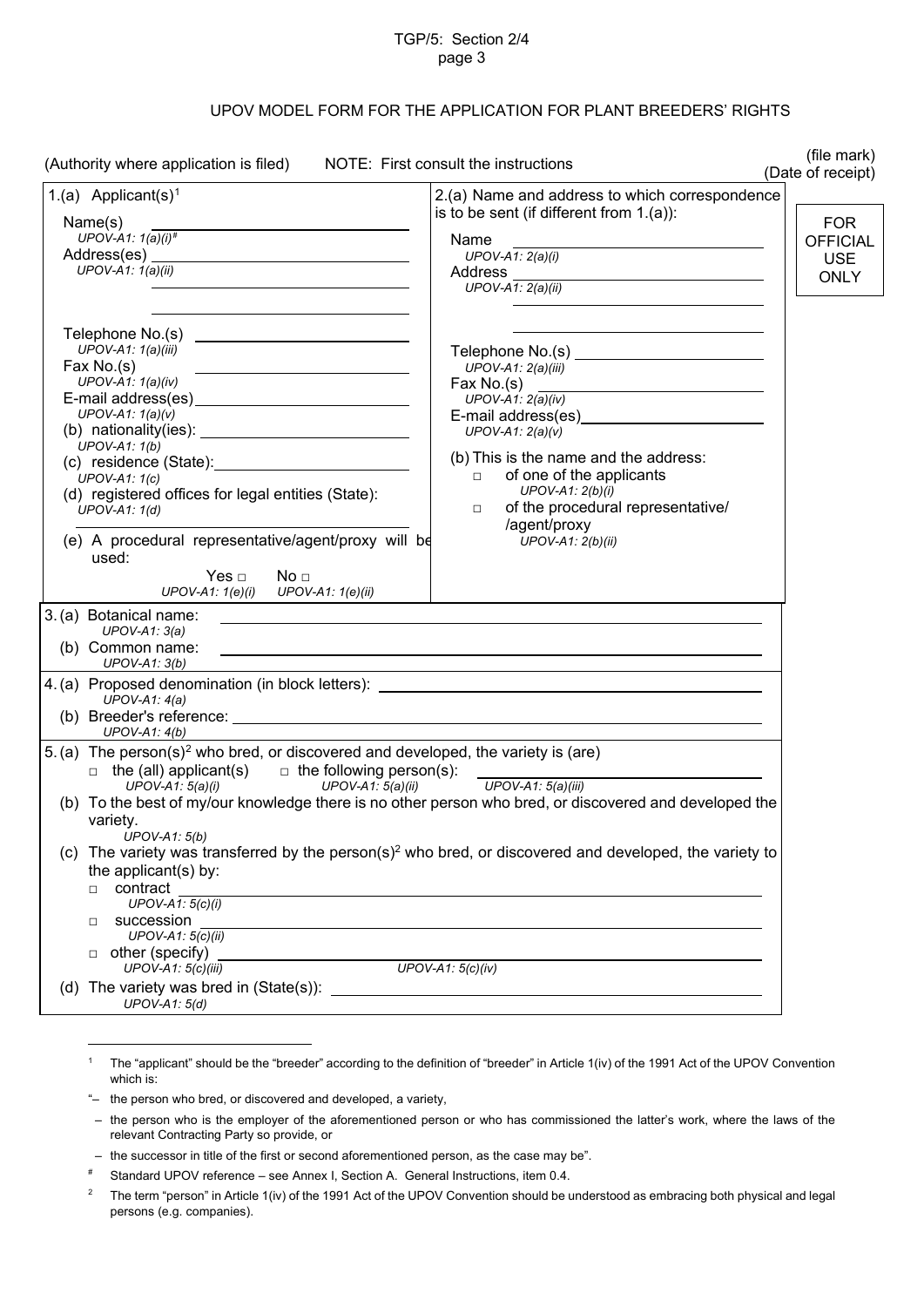## TGP/5: Section 2/4 page 4

| 6.  | Other applications                                                                                                                                                                                                                                                                                                                                                                                                                                                                                                                                                                                                                                                                                                                                                                                                                                                                                                                                                                                                                                                                                      | Filing (State or<br>Intergovernmental<br>Organization /<br>date)                                                                     | Application No.                                                 | Stage                                                |                                                              | Denomination or breeder's<br>reference                                                                                                                                                                                           |
|-----|---------------------------------------------------------------------------------------------------------------------------------------------------------------------------------------------------------------------------------------------------------------------------------------------------------------------------------------------------------------------------------------------------------------------------------------------------------------------------------------------------------------------------------------------------------------------------------------------------------------------------------------------------------------------------------------------------------------------------------------------------------------------------------------------------------------------------------------------------------------------------------------------------------------------------------------------------------------------------------------------------------------------------------------------------------------------------------------------------------|--------------------------------------------------------------------------------------------------------------------------------------|-----------------------------------------------------------------|------------------------------------------------------|--------------------------------------------------------------|----------------------------------------------------------------------------------------------------------------------------------------------------------------------------------------------------------------------------------|
| (a) | Protection                                                                                                                                                                                                                                                                                                                                                                                                                                                                                                                                                                                                                                                                                                                                                                                                                                                                                                                                                                                                                                                                                              |                                                                                                                                      |                                                                 |                                                      |                                                              |                                                                                                                                                                                                                                  |
| (b) | Official variety list <sup>3</sup>                                                                                                                                                                                                                                                                                                                                                                                                                                                                                                                                                                                                                                                                                                                                                                                                                                                                                                                                                                                                                                                                      | UPOV-A1: $6(a)(i)$                                                                                                                   | $UPOV-A1: 6(a)(ii)$                                             | $UPOV-A1: 6(a)(iii)$                                 | UPOV-A1: $6(a)(iv)$                                          |                                                                                                                                                                                                                                  |
|     |                                                                                                                                                                                                                                                                                                                                                                                                                                                                                                                                                                                                                                                                                                                                                                                                                                                                                                                                                                                                                                                                                                         | UPOV-A1: $6(b)(i)$                                                                                                                   | UPOV-A1: $6(b)(ii)$                                             | UPOV-A1: $6(b)(iii)$                                 | UPOV-A1: $6(b)(iv)$                                          |                                                                                                                                                                                                                                  |
| 7.  |                                                                                                                                                                                                                                                                                                                                                                                                                                                                                                                                                                                                                                                                                                                                                                                                                                                                                                                                                                                                                                                                                                         | Priority is claimed in respect of the application filed in (State / Intergovernmental Organization) (first application)<br>on (date) |                                                                 | under the denomination                               |                                                              |                                                                                                                                                                                                                                  |
|     | $UPOV-A1: 7(i)$                                                                                                                                                                                                                                                                                                                                                                                                                                                                                                                                                                                                                                                                                                                                                                                                                                                                                                                                                                                                                                                                                         | $UPOV-A1: 7(ii)$                                                                                                                     |                                                                 |                                                      | $UPOV-A1: 7(iii)$                                            |                                                                                                                                                                                                                                  |
|     | <b>UPOV-A1: 7(iv)</b>                                                                                                                                                                                                                                                                                                                                                                                                                                                                                                                                                                                                                                                                                                                                                                                                                                                                                                                                                                                                                                                                                   |                                                                                                                                      |                                                                 |                                                      |                                                              | An official copy of the first application, including the date of filing, is requested as a certification <sup>4</sup> of priority.                                                                                               |
| 8.  | The variety has been<br>[sold or otherwise disposed of to others, by or with the consent of the breeder, for purposes of exploitation of the<br>variety] <sup>5</sup><br>/ [offered for sale or marketed, with the agreement of the breeder] <sup>6</sup> (Authority to delete as appropriate)<br>in [territory of application]:<br>[UPOV-A1: 8(91)(a)] / [UPOV-A1: 8(78)(a)]<br>$\Box$ for the first time (date)<br>not yet<br>$\Box$<br>[UPOV-A1: 8(91)(c)(ii)] /<br>[UPOV-A1: $8(91)(b)$ ] /<br>[UPOV-A1: $8(91)(c)(i)$ ] /<br>[UPOV-A1: 8(78)(b)]<br>[UPOV-A1: $8(78)(c)(i)$ ]<br>[UPOV-A1: $8(78)(c)(ii)$ ]<br>under the denomination<br>[UPOV-A1: 8(91)(c)(iii)] / [UPOV-A1: 8(78)(c)(iii)]<br>and in [other territories]:<br>[UPOV-A1: 8(91)(d)(i)] / [UPOV-A1: 8(78)(d)(i)]<br>$\Box$ for the first time (territory and date)<br>not yet<br>$\Box$<br>$[UPOV-A1: 8(91)(d)(iii)] /$ $[UPOV-A1: 8(91)(d)(iv)] /$<br>[UPOV-A1: $8(91)(d)(v)$ ] /<br>$[UPOV-A1: 8(91)(d)(ii)]/$<br>$[UPOV-A1: 8(78)(d)(ii)]$<br>[UPOV-A1: 8(78)(d)(iii)]<br>[UPOV-A1: $8(78)(d)(iv)$ ]<br>[UPOV-A1: $8(78)(d)(v)$ ] |                                                                                                                                      |                                                                 |                                                      |                                                              |                                                                                                                                                                                                                                  |
|     | under the denomination                                                                                                                                                                                                                                                                                                                                                                                                                                                                                                                                                                                                                                                                                                                                                                                                                                                                                                                                                                                                                                                                                  | [UPOV-A1: 8(91)(d)(vi)] / [UPOV-A1: 8(78)(d)(vi)]                                                                                    |                                                                 |                                                      |                                                              |                                                                                                                                                                                                                                  |
|     | The technical examination of the variety $\Box$<br>has already been completed in<br>9.(a)<br>$UPOV-A1: 9(a)(i)(2)$<br>$UPOV-A1: 9(a)(i)(1)$                                                                                                                                                                                                                                                                                                                                                                                                                                                                                                                                                                                                                                                                                                                                                                                                                                                                                                                                                             |                                                                                                                                      |                                                                 |                                                      |                                                              |                                                                                                                                                                                                                                  |
|     | date completed (if known):<br>$UPOV-A1: 9(a)(i)(3)$                                                                                                                                                                                                                                                                                                                                                                                                                                                                                                                                                                                                                                                                                                                                                                                                                                                                                                                                                                                                                                                     |                                                                                                                                      |                                                                 |                                                      |                                                              |                                                                                                                                                                                                                                  |
|     |                                                                                                                                                                                                                                                                                                                                                                                                                                                                                                                                                                                                                                                                                                                                                                                                                                                                                                                                                                                                                                                                                                         |                                                                                                                                      | is in progress in<br>$\Box$<br>$UPOV-A1: 9(a)(ii)(1)$<br>$\Box$ | date started (if known):<br>has not yet been started | $\overline{UP}$ OV-A1: 9(a)(ii)(2)<br>$UPOV-A1: 9(a)(ii)(3)$ |                                                                                                                                                                                                                                  |
|     |                                                                                                                                                                                                                                                                                                                                                                                                                                                                                                                                                                                                                                                                                                                                                                                                                                                                                                                                                                                                                                                                                                         |                                                                                                                                      | $UPOV-A1: 9(a)(iii)$                                            |                                                      |                                                              |                                                                                                                                                                                                                                  |
|     | application.<br>UPOV-A1: $9(b)$                                                                                                                                                                                                                                                                                                                                                                                                                                                                                                                                                                                                                                                                                                                                                                                                                                                                                                                                                                                                                                                                         |                                                                                                                                      |                                                                 |                                                      |                                                              | (b) I/We declare that the material provided with the first application is representative of the variety and relevant to this                                                                                                     |
|     | safeguarded.<br>UPOV-A1: $9(c)$                                                                                                                                                                                                                                                                                                                                                                                                                                                                                                                                                                                                                                                                                                                                                                                                                                                                                                                                                                                                                                                                         |                                                                                                                                      |                                                                 |                                                      |                                                              | (c) Authorization is hereby given to the Authority to exchange with the competent authorities of any UPOV member<br>all necessary information and material related to the variety, provided that the rights of the applicant are |
|     | Other forms and documents attached:                                                                                                                                                                                                                                                                                                                                                                                                                                                                                                                                                                                                                                                                                                                                                                                                                                                                                                                                                                                                                                                                     |                                                                                                                                      |                                                                 |                                                      |                                                              |                                                                                                                                                                                                                                  |
|     | $\overline{2}$<br>1<br>$\Box$<br>$\Box$<br>UPOV-A1: 10(1)                                                                                                                                                                                                                                                                                                                                                                                                                                                                                                                                                                                                                                                                                                                                                                                                                                                                                                                                                                                                                                               | 3<br>$\Box$<br>$\Box$<br>10(2)<br>10(3)                                                                                              | $\Box$ b<br>a                                                   | $\Box$<br>C                                          | d<br>$\Box$<br>$\Box$                                        | f<br>e<br>$\Box$                                                                                                                                                                                                                 |
|     | I/We hereby apply for the grant of plant breeders' rights.<br>UPOV-A1: 11(a)<br>I/We hereby declare that, to the best of my/our knowledge, the information necessary for the examination of the<br>application, given in this form and in the annexes, is complete and correct.                                                                                                                                                                                                                                                                                                                                                                                                                                                                                                                                                                                                                                                                                                                                                                                                                         |                                                                                                                                      |                                                                 |                                                      |                                                              |                                                                                                                                                                                                                                  |
|     | UPOV-A1: 11(b)                                                                                                                                                                                                                                                                                                                                                                                                                                                                                                                                                                                                                                                                                                                                                                                                                                                                                                                                                                                                                                                                                          | (place)                                                                                                                              |                                                                 |                                                      | UPOV-A1: 11(c)                                               | (date)                                                                                                                                                                                                                           |
|     |                                                                                                                                                                                                                                                                                                                                                                                                                                                                                                                                                                                                                                                                                                                                                                                                                                                                                                                                                                                                                                                                                                         | UPOV-A1: 11(d)                                                                                                                       | Signature(s)                                                    |                                                      |                                                              |                                                                                                                                                                                                                                  |
|     |                                                                                                                                                                                                                                                                                                                                                                                                                                                                                                                                                                                                                                                                                                                                                                                                                                                                                                                                                                                                                                                                                                         |                                                                                                                                      |                                                                 |                                                      |                                                              | [Annexes follow]                                                                                                                                                                                                                 |

<sup>3</sup> General term to cover an official register, for example, of varieties admitted to trade (e.g. National List, Official Catalogue etc.).

<sup>4</sup> Within the prescribed time limit (minimum 3 months).

 $5$  Article 6(1) of the 1991 Act.

 $6$  Article 6(1)(b) of the 1978 Act.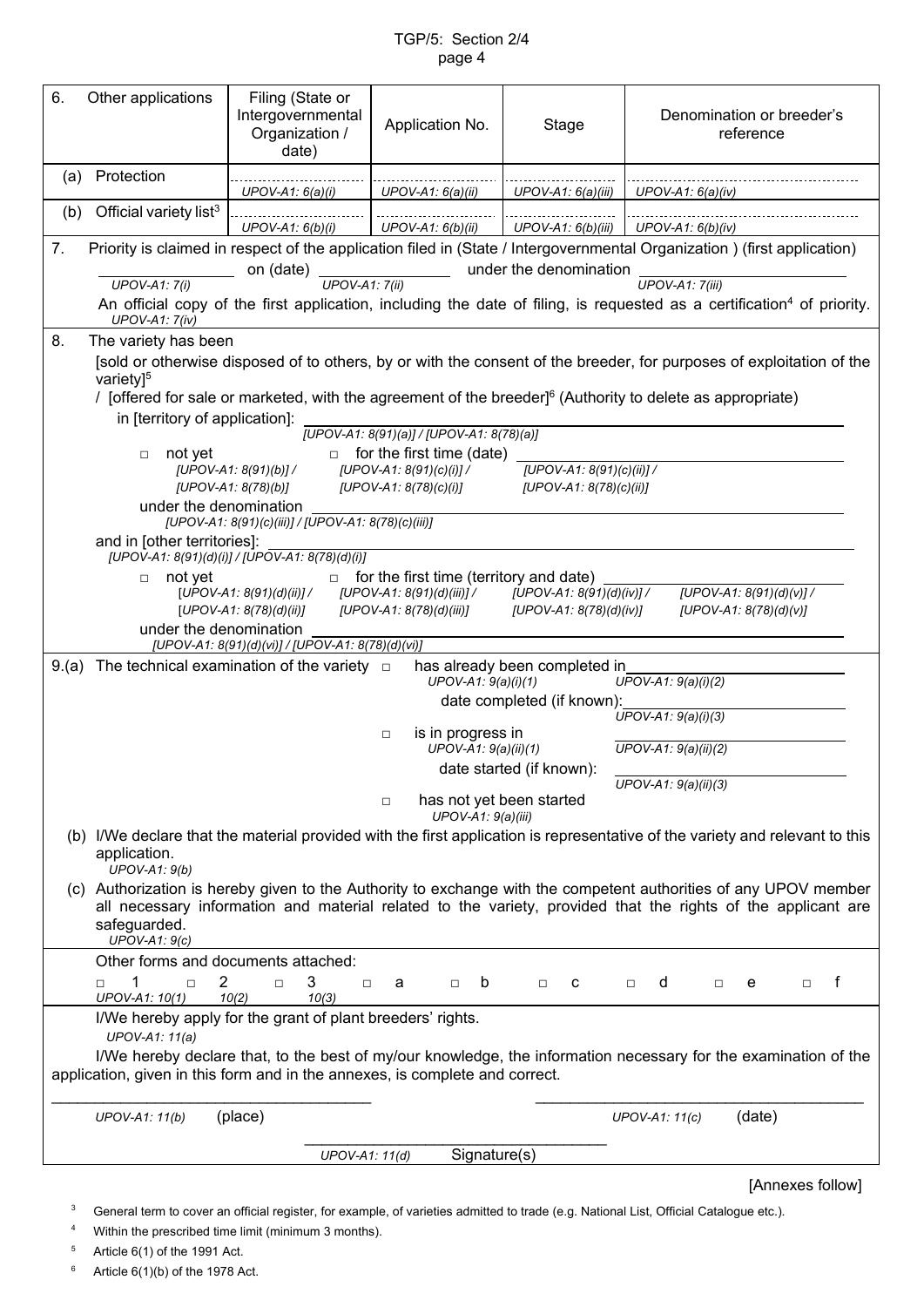### TGP/5: Section 2/4

### ANNEX I

#### INSTRUCTIONS FOR CONVERTING THE UPOV MODEL FORM FOR THE APPLICATION FOR PLANT BREEDERS' RIGHTS INTO AN AUTHORITY'S OWN FORM

# A. General Instructions

0.1 When converting the UPOV Model Form into an Authority's own form and when drafting explanations for completing that form ("explanations"), the contents and the terminology of the applicable law have to be taken into particular account. Subsequently, reference is made to some particularities. To ensure that the Model Form fulfills its function, it is important that the general structure, the contents and the numbering of the individual parts be maintained in the Authority's own forms.

0.2 The right-hand margin is reserved for official use; it may also be used for references to instructions in the explanations.

0.3 In the explanations, instructions should be given on how dates are to be written and how members of the Union are to be referred to. The following instructions are proposed:

- "The format of dates should be specified and should include a requirement for the year to be provided in 4-digit format (e.g.: 2007);"
- "members of the Union are to be designated by the two-letter ISO codes applicable to States and Intergovernmental Organizations (e.g. AL (Albania), QZ (European Community (Community Plant Variety Office (CPVO))."
- 0.4 A standard UPOV reference has been provided for each field in the UPOV Model Form. For example,

for item 1.(a) Applicant(s) Name(s),

the standard UPOV reference is UPOV A1: 1(a)(i)

To facilitate harmonization and to assist applicants, an Authority may include that standard UPOV reference in the corresponding field of the Authority's own form. It is a matter for each Authority to decide if the field in the Authority's own form corresponds sufficiently precisely to the field in the UPOV Model Application Form for the standard UPOV reference to be included.

0.5 To facilitate the filing of applications, UPOV has developed the UPOV PRISMA PBR application tool which enables applicants to transmit their application data to participating members of the Union via the UPOV website (available at [https://www3.wipo.int/upovprisma\)](https://www3.wipo.int/upovprisma). In order to facilitate harmonization, it is recommended that participating members of the Union in UPOV PRISMA use the UPOV Model Form.

# B. Instructions on the Individual Items

# Item 1.(a)

- 1.1 The following explanations should be given on Item 1.(a) :
- "Where there is more than one applicant, give the names and addresses of all of them; if the space under 2 is not sufficient for all the necessary details, give only the names under Item 2 and add the addresses on a separate page attached to this form."
- "Where the applicant wishes to have correspondence sent to his own address, the address must be sufficiently complete to ensure delivery by the postal service. Telephone number(s), e-mail address(es) and fax number(s) would be appreciated."

1.2 In some members of the Union an official document has to be filed noting those persons authorized to represent a legal person. Reference could be made to this obligation under this item or under the unnumbered item "Other forms and documents attached."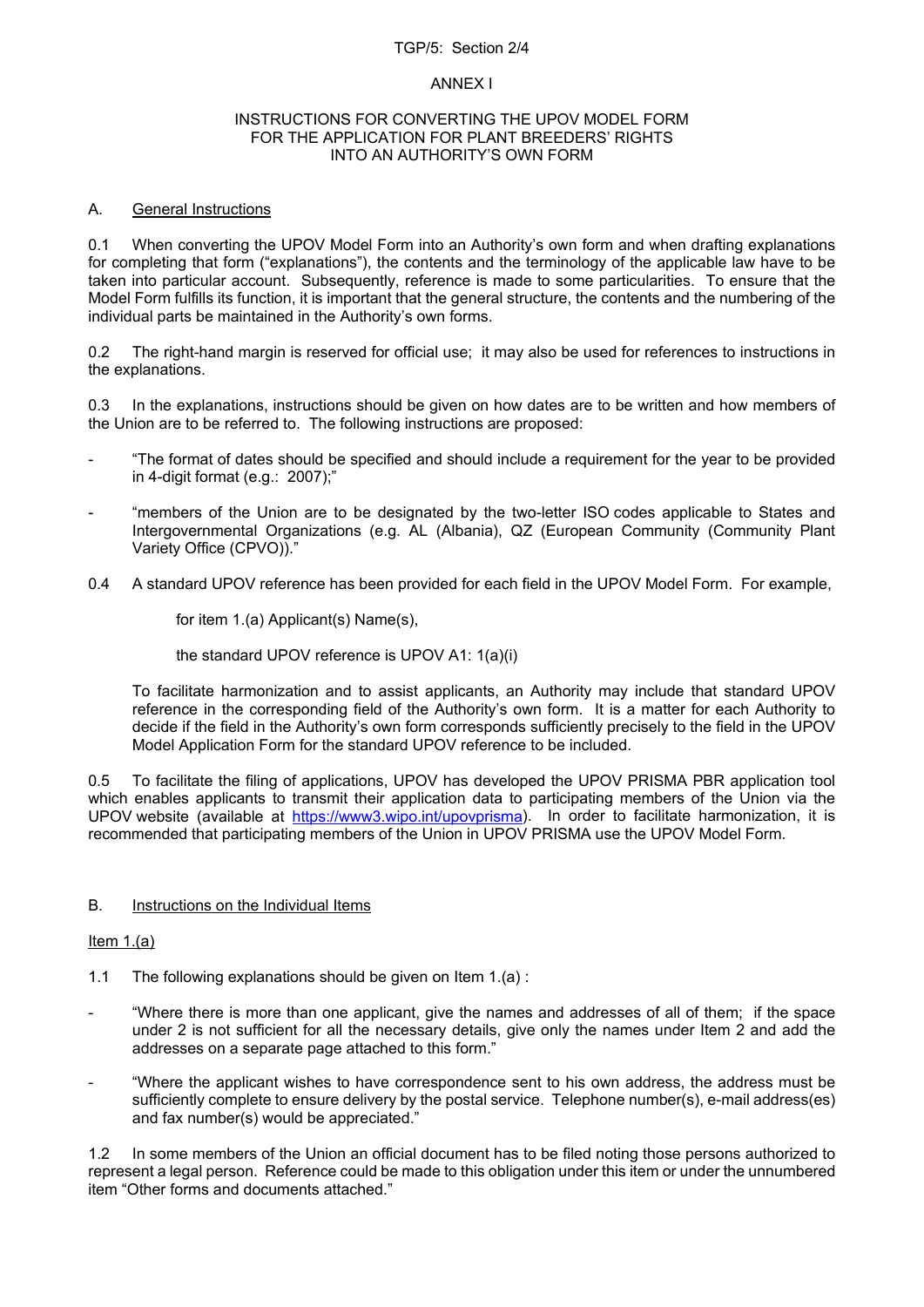### TGP/5: Section 2/4 Annex I, page 2

1.3 Where there is more than one applicant, some members of the Union request that the sharing of the rights be stated. Attention could be drawn to this particularity under Item 1 by requesting that together with the name and address of each applicant his share in the right be mentioned.

## Item  $1.(b)$

1.4 Under the law of some members of the Union, protection may be obtained irrespective of the applicant's nationality, place of residence or registered offices. Those members of the Union can delete Item 1.(b), (c) and (d).

## Item 2

2.1 The explanations should mention that an address has to be given in the territory of application; this remark might be worded as follows:

- "This must be an address [in the territory of application] and must be sufficiently complete to ensure delivery by the postal service. Telephone number(s), e-mail address(es) and fax number(s) would be appreciated."

2.2 The explanations should state the conditions under which it is necessary to give an address for service (normally in cases in which the applicant has no residence in the territory of application).

2.3 In some members of the Union, only natural persons can be procedural representatives, agents or proxies. Attention should be drawn to this fact in the explanations.

2.4 The explanations should mention the cases in which a power of attorney is necessary; this could be worded as follows:

"Where one joint applicant has been authorized to act for the other joint applicants or a procedural representative, agent or proxy has been named, attach a power of attorney issued by the applicant(s) on whose behalf the joint applicant or agent is authorized to act."

### Item 3

3.1 Where the legislation of the member of the Union concerned provides protection to all plant genera and species, it may be beneficial to provide clarification with respect to whether fungi, algae and bacteria are considered to be covered by the legislation.

3.2 Where the legislation of the member of the Union concerned does not provide protection to all plant genera and species, it may be necessary to provide guidance which would allow the applicant to determine whether a variety is eligible for protection:

3.2.1 in cases where the legislation provides a list of plant genera and species by botanical name, it should be explained that the botanical name provided by the applicant should correspond to a genus or species specified in the legislation;

3.2.2 in cases where the legislation provides a list which is defined in a general way, i.e. the plant genera and species are not specified by botanical name, it will be necessary to explain how the applicant can determine whether a variety would be eligible for protection. Examples of such cases include:

3.2.2.1 the legislation refers to a botanical family (e.g. Orchidaceae, Bromiliaceae), in which case it would be beneficial to explain how to determine to which family a variety would belong; for example by listing the plant genera and species considered to be included in each family; and

3.2.2.2 the legislation refers to common names (e.g. wheat), in which case it would be beneficial to explain how to determine which botanical name(s) correspond to those common names.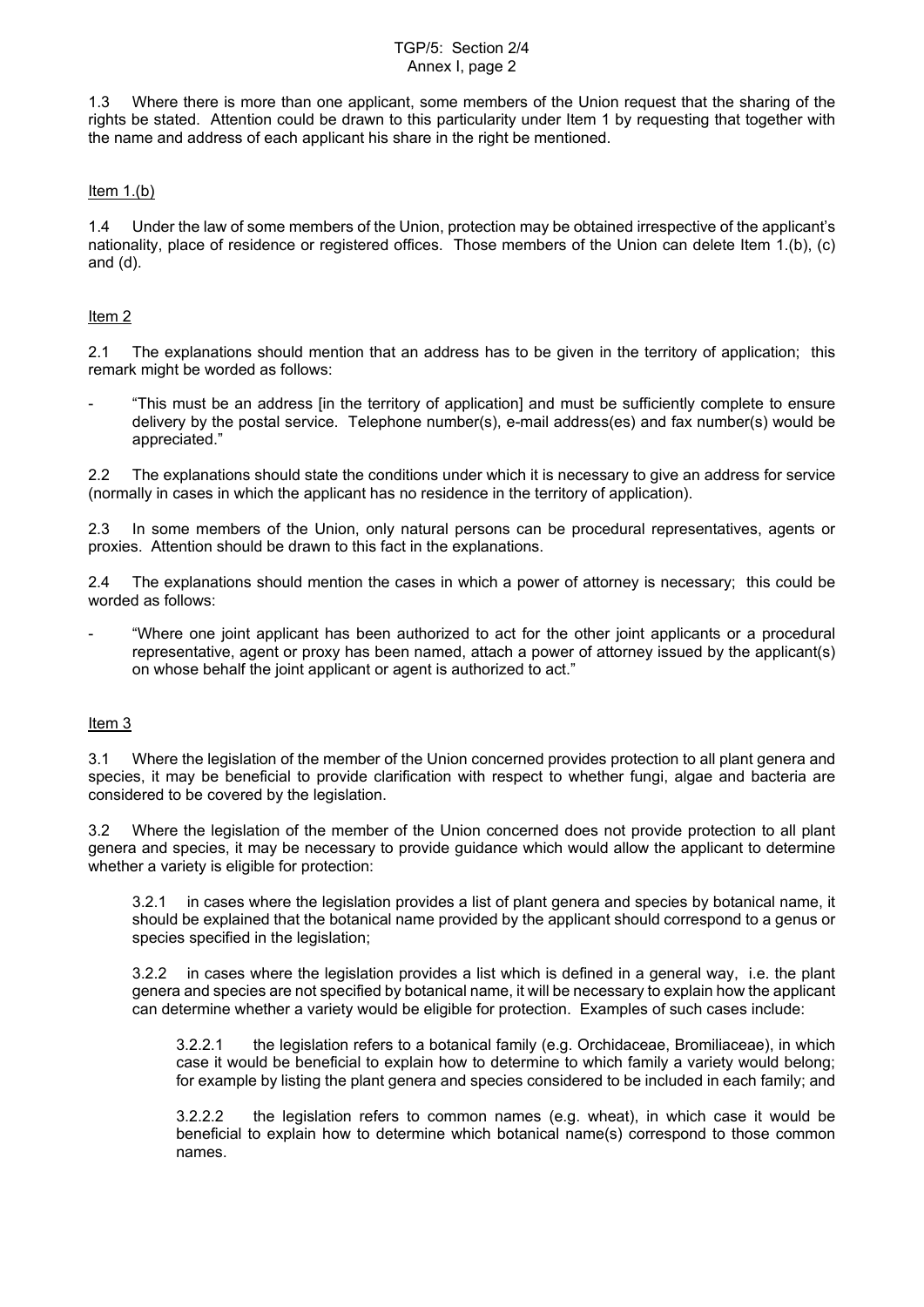### Item 4

4.1 The explanations should mention that under the legal provisions of the member of the Union corresponding to Article 20(5) of the 1991 Act and Article 13(5) of the 1978 Act of the UPOV Convention, the variety must be filed in each of the members of the Union under the same denomination.

4.2 Where permitted under the law of the member of the Union, the variety denomination may be filed at a later stage in the procedure. The explanations should refer to this possibility, but attention should be drawn to the fact that it is necessary to give at least a breeder's reference, i.e. a provisional designation of the variety.

4.3 Attention should be drawn in the explanations to the fact that it is desirable to give the breeder's reference even in cases where a variety denomination is proposed.

4.4 If a special form must be used for applying for variety denomination, reference should be made to this obligation in the explanations.

4.5 Where necessary, the explanations should mention that accents may not be deleted from a variety denomination.

# Item 5.(a)

- 5.1 The explanations should give the following instructions:
- Mark the first box with a cross if the applicant (or all applicants) is (are) the person(s) who bred, or discovered and developed, the variety.
- Mark the second box with a cross if not all the applicants are the persons who bred, or discovered and developed, the variety and/or if (a) third person(s) is (are) the person(s) who bred, or discovered and developed, the variety. Give the name(s) and address(es) of the person(s) who bred, or discovered and developed, the variety (if not given under 1.(a)).

5.2 In some members of the Union eligibility for protection depends on the nationality / residence (State) / registered office (State) of the breeder. In such case, the explanations should mention that nationality / residence (State) / registered office (State) has also to be stated for the persons named in this item if not already done under Item 1.(b), (c) and (d).

# Item 5.(b)

5.3 The explanations should mention that nothing has to be entered under this item if the first box has been marked in Item 5(a).

5.4 Where the applicant is not the person who bred, or discovered and developed, the variety, some members of the Union require a document be submitted from which the right of the applicant to protection can be seen. Attention could be drawn to this obligation under this item or under the unnumbered item "Other forms and documents attached."

### Item 6

6.1 The explanations should request that the particulars given under this item be complete and be given in abbreviated form; this could be done as follows:

- "The term "protection" comprises special titles of protection, plant patents and industrial patents.
- "Specify all prior applications without exception in chronological order, including those filed with States / Intergovernmental Organizations that are not members of the International Union for the Protection of New Varieties of Plants (UPOV).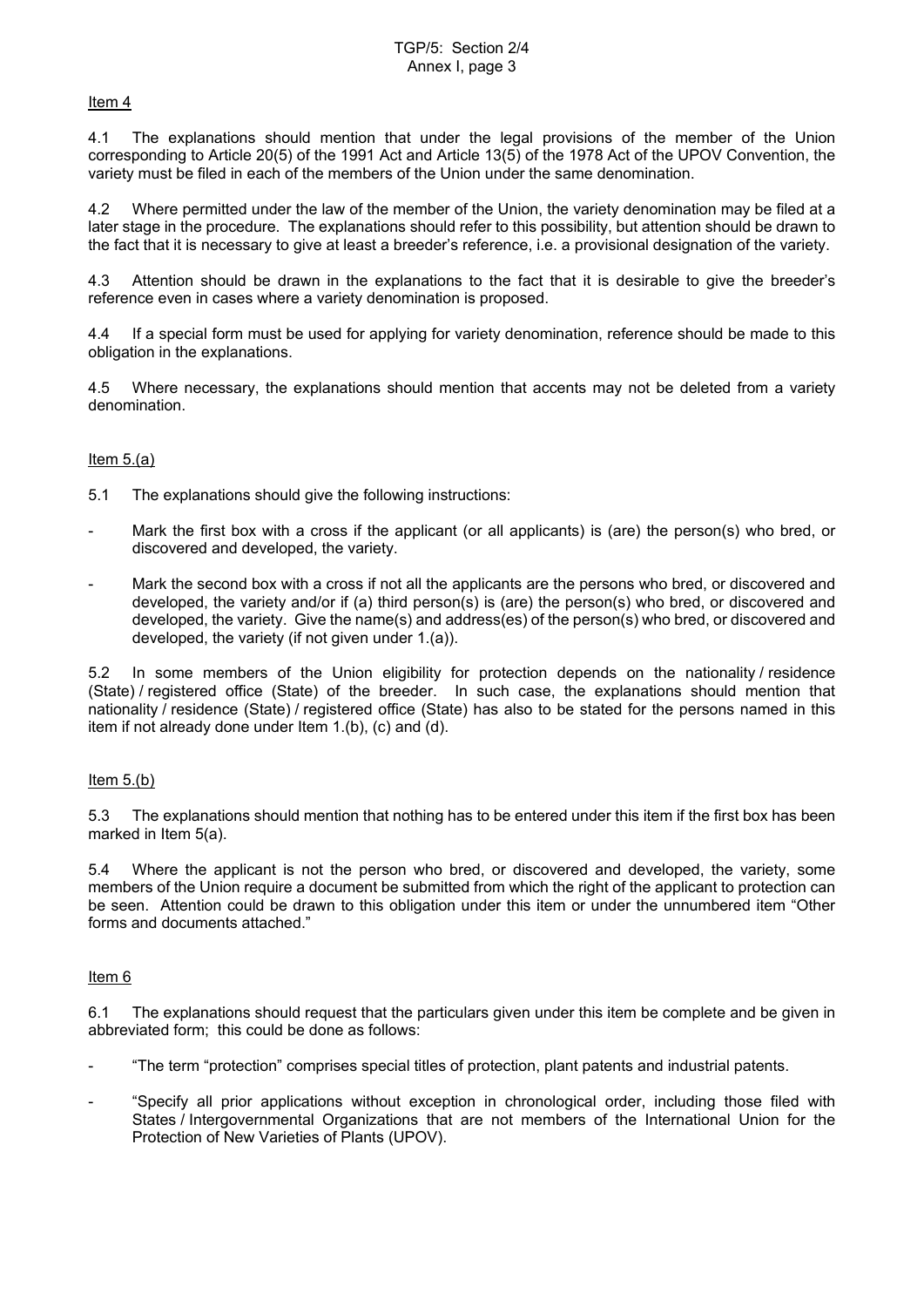### TGP/5: Section 2/4 Annex I, page 4

- "In the "Stage" column use the following abbreviations:
	- A = application pending
	- B = application rejected
	- C = application withdrawn
	- D = plant breeder's rights granted or variety entered in official variety list
- "If the variety denomination under which the application was filed in the other member(s) of the Union was not accepted by the authority concerned, give also the accepted denomination and underline it."

### Item 7

7.1 It could be worthwhile mentioning the conditions for claiming the priority of a former application, using the terminology of the law of the member of the Union.

### Item 8

8.1 The structure of this item corresponds to Article 6(1) of the 1991 Act of the Convention. Its wording must, however, in certain cases be adapted to the terminology "sold or otherwise disposed of to others, by or with the consent of the breeder, for purposes of exploitation of the variety" (1991 Act) / "offered for sale or marketed, with the agreement of the breeder" (1978 Act) in the law of the member of the Union; if necessary, further clarification must be given in the explanations.

8.2 The item is so structured that it may be used for both members of the Union which give a "period of grace" and members of the Union which do not afford such a period.

8.3 Members of the Union, whose law stipulates a transitional limitation of the novelty requirement under Article 6(2) of the 1991 Act or Article 38 of the 1978 Act of the UPOV Convention should refer in the explanations to the fact that applicants wishing to benefit from that limitation might be required to give additional information.

If such cases are frequent, a special form should be provided.

8.4 Certain members of the Union request detailed information on commercial use prior to the filing of the application, in particular the date of first commercial use in each territory and the names under which the variety was marketed there. It is recommended that this information be requested on a special form.

### Item 9

9.1 This item is of interest to members of the Union participating in a system of international cooperation in the testing of varieties. Members of the Union not participating in such a system can omit the item.

9.2 The declarations provided for under Items 9(b) and (c) might not be applicable in some members of the Union.

### Item 10 "Other forms and documents attached"

10.1 This item has not been given a number to allow each member of the Union using the UPOV Model Form to add further items to its own form, which might be needed under its law.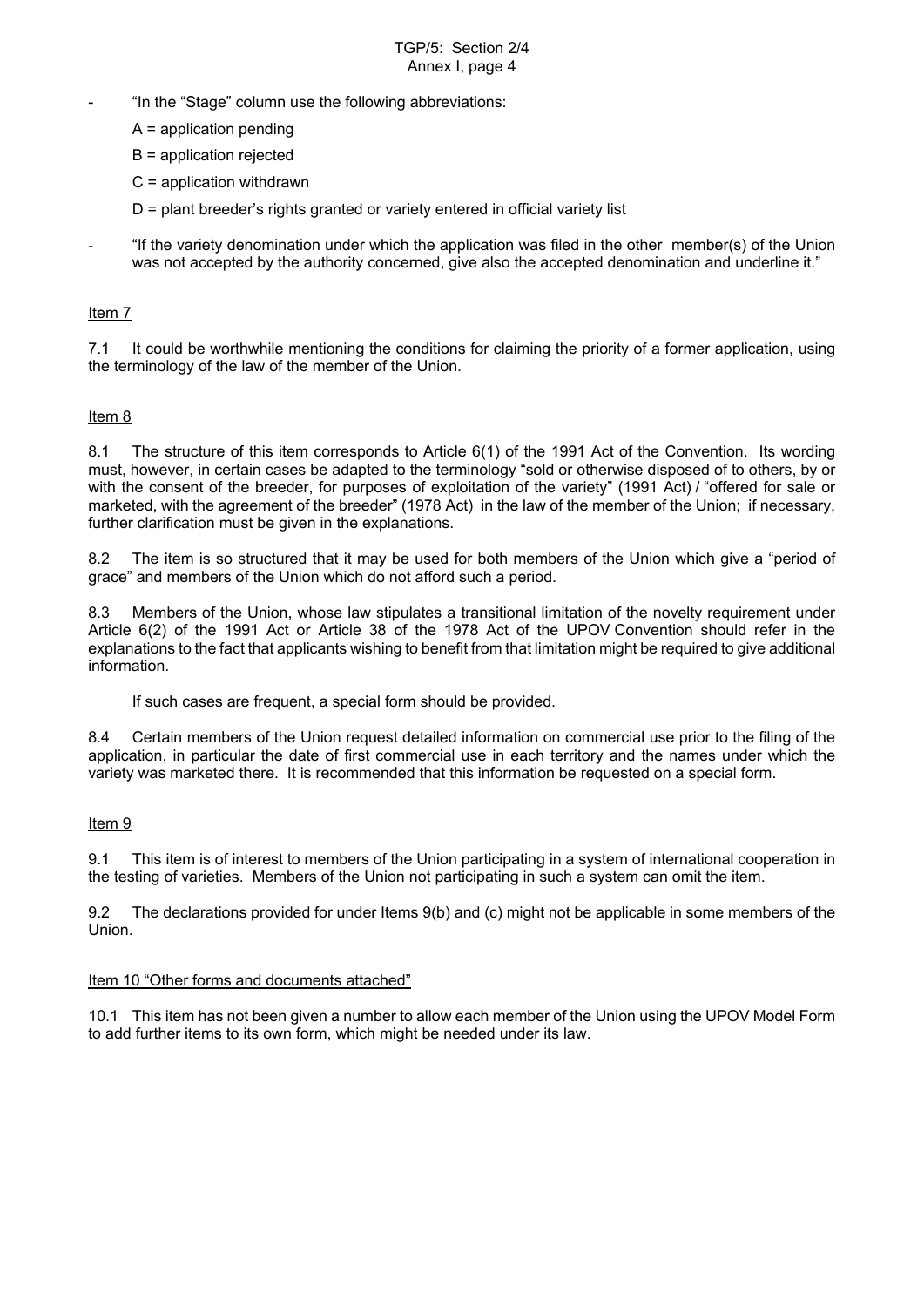### TGP/5: Section 2/4 Annex I, page 5

10.2 The UPOV Model Form requires that a box be marked for each added form or document. Three annexes have to be added in the great majority of members of the Union. The boxes which have to be marked in that case have been given the numbers 1, 2 and 3. They concern the following information and the explanations given could be worded as follows:

- $\text{``}$  1  $\text{''}$  Variety description: Attach the description of the variety on the special Technical Questionnaire for the species to which the variety belongs and mark box 1 with a cross;
- $\Box$  2 Power of attorney: If one joint applicant has been authorized to act for the other joint applicants or a procedural representative, agent or proxy has been named, attach the power of attorney referred to in [2.4] and mark box 2 with a cross;
- $\overline{a}$  3 Priority claim: If the priority of the first application is claimed, a certified copy of the documents which constitute that application must be forwarded to the Authority within the prescribed time in the applicable law (minimum of three months from the date of filing of the present application); if that copy is attached, mark box 3 with a cross."

10.3 The additional boxes, which are marked with letters have been added to permit each member of the Union to ask for additional information, for instance an application form for a variety denomination, communication of natural persons authorized to represent a legal person (Item 1.(a)), approval of the transfer of a right to protection (Item 5.(b)), form containing more detailed information on prior marketing (Item 8), declaration signed by the applicant that to the best of his knowledge the variety is new or proof that the application fee has been paid.

[Annex II follows]

<span id="page-8-0"></span>Special forms must be completed.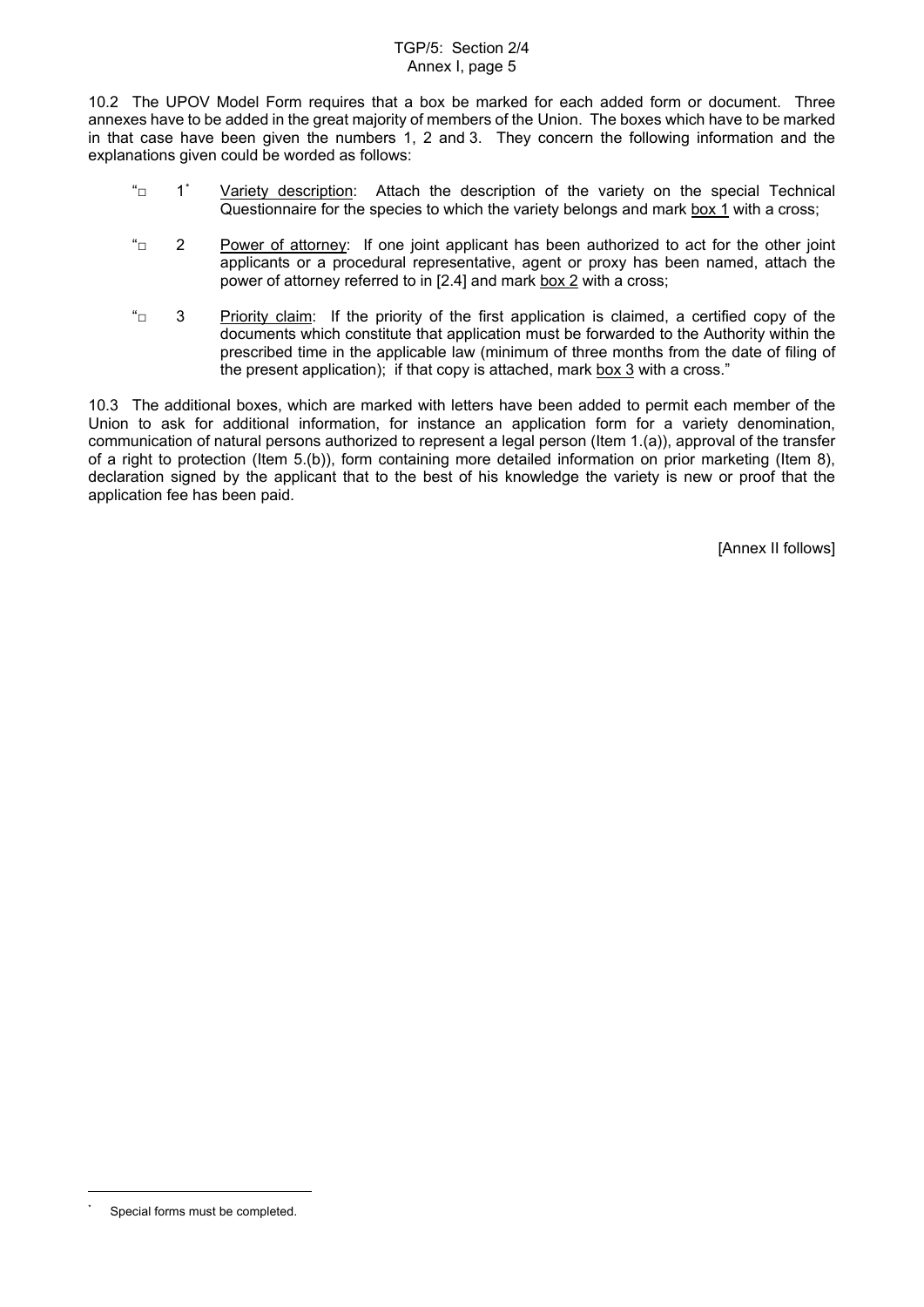### TGP/5: Section 2/4

### ANNEX II

### LINEAR BLANK FORMS CORRESPONDING TO SECTION 2: "UPOV MODEL FORM FOR THE APPLICATION FOR PLANT BREEDERS' RIGHTS"

(note)

"A" is the abbreviation of TGP/5 "Experience and Cooperation in DUS Testing", Section 2:<br>"UPOV Model Form for the Application for Plant Breeders' Rights": "UPOV Model Form for the **A**pplication for Plant Breeders' Rights"; "1" indicates the version of TGP/5 Section 2 (if TGP/5 Section 2/3 is revised, the reference would need to change to "A2")

<span id="page-9-0"></span>

| Item in UPOV Model Application Form<br>(document TGP/5 "Experience and<br>Cooperation in DUS Testing", Section 2/3:<br>"UPOV Model Form for the Application for<br>Plant Breeders' Rights") | Reference to be quoted<br>in the application form<br>of the authority (note) | (Clear cell indicates text to be<br>completed in form.<br>Highlighted cell indicates tick<br>box, declaration or information<br>to be attached) |
|---------------------------------------------------------------------------------------------------------------------------------------------------------------------------------------------|------------------------------------------------------------------------------|-------------------------------------------------------------------------------------------------------------------------------------------------|
| 1.(a) Applicant(s) <sup>3</sup> Name(s)                                                                                                                                                     | UPOV-A1: 1(a)(i)                                                             |                                                                                                                                                 |
| 1.(a) Applicant(s) <sup>3</sup> Address(es)                                                                                                                                                 | UPOV-A1: 1(a)(ii)                                                            |                                                                                                                                                 |
| 1.(a) Applicant(s) <sup>3</sup> Telephone No.(s)                                                                                                                                            | <b>UPOV-A1: 1(a)(iii)</b>                                                    |                                                                                                                                                 |
| 1.(a) Applicant(s) <sup>3</sup> Fax No.(s)                                                                                                                                                  | <b>UPOV-A1: 1(a)(iv)</b>                                                     |                                                                                                                                                 |
| 1.(a) Applicant(s) <sup>3</sup> E-mail address(es)                                                                                                                                          | UPOV-A1: $1(a)(v)$                                                           |                                                                                                                                                 |
| 1.(b) Applicant(s) <sup>3</sup> nationality(ies):                                                                                                                                           | <b>UPOV-A1: 1(b)</b>                                                         |                                                                                                                                                 |
| 1.(c) Applicant(s) <sup>3</sup> residence (State)                                                                                                                                           | <b>UPOV-A1: 1(c)</b>                                                         |                                                                                                                                                 |
| 1.(d) Applicant(s) <sup>3</sup> registered offices for<br>legal entities (State)                                                                                                            | <b>UPOV-A1: 1(d)</b>                                                         |                                                                                                                                                 |
| 1.(e) Applicant(s) <sup>3</sup> A procedural<br>representative/agent/ proxy will be used:<br>Yes                                                                                            | UPOV-A1: 1(e)(i)                                                             | $\Box$                                                                                                                                          |
| 1.(e) Applicant(s) <sup>3</sup> A procedural<br>representative/agent/ proxy will be used:<br><b>No</b>                                                                                      | UPOV-A1: 1(e)(ii)                                                            | $\Box$                                                                                                                                          |
| 2.(a) Name and address to which<br>correspondence is to be sent (if different<br>from $1.(a)$ : Name $(s)$                                                                                  | UPOV-A1: 2(a)(i)                                                             |                                                                                                                                                 |
| 2.(a) Name and address to which<br>correspondence is to be sent (if different<br>from $1.(a)$ : Address(es)                                                                                 | <b>UPOV-A1: 2(a)(ii)</b>                                                     |                                                                                                                                                 |
| 2.(a) Name and address to which<br>correspondence is to be sent (if different<br>from $1.(a)$ : Telephone No.(s)                                                                            | UPOV-A1: 2(a)(iii)                                                           |                                                                                                                                                 |
| 2.(a) Name and address to which<br>correspondence is to be sent (if different<br>from $1.(a)$ : Fax No.(s)                                                                                  | UPOV-A1: 2(a)(iv)                                                            |                                                                                                                                                 |

<span id="page-9-1"></span><sup>&</sup>lt;sup>3</sup> The "applicant" should be the "breeder" according to the definition of "breeder" in Article 1(iv) of the 1991 Act of the UPOV Convention which is:

<sup>&</sup>quot;– the person who bred, or discovered and developed, a variety,

 <sup>–</sup> the person who is the employer of the aforementioned person or who has commissioned the latter's work, where the laws of the relevant Contracting Party so provide, or

 <sup>–</sup> the successor in title of the first or second aforementioned person, as the case may be".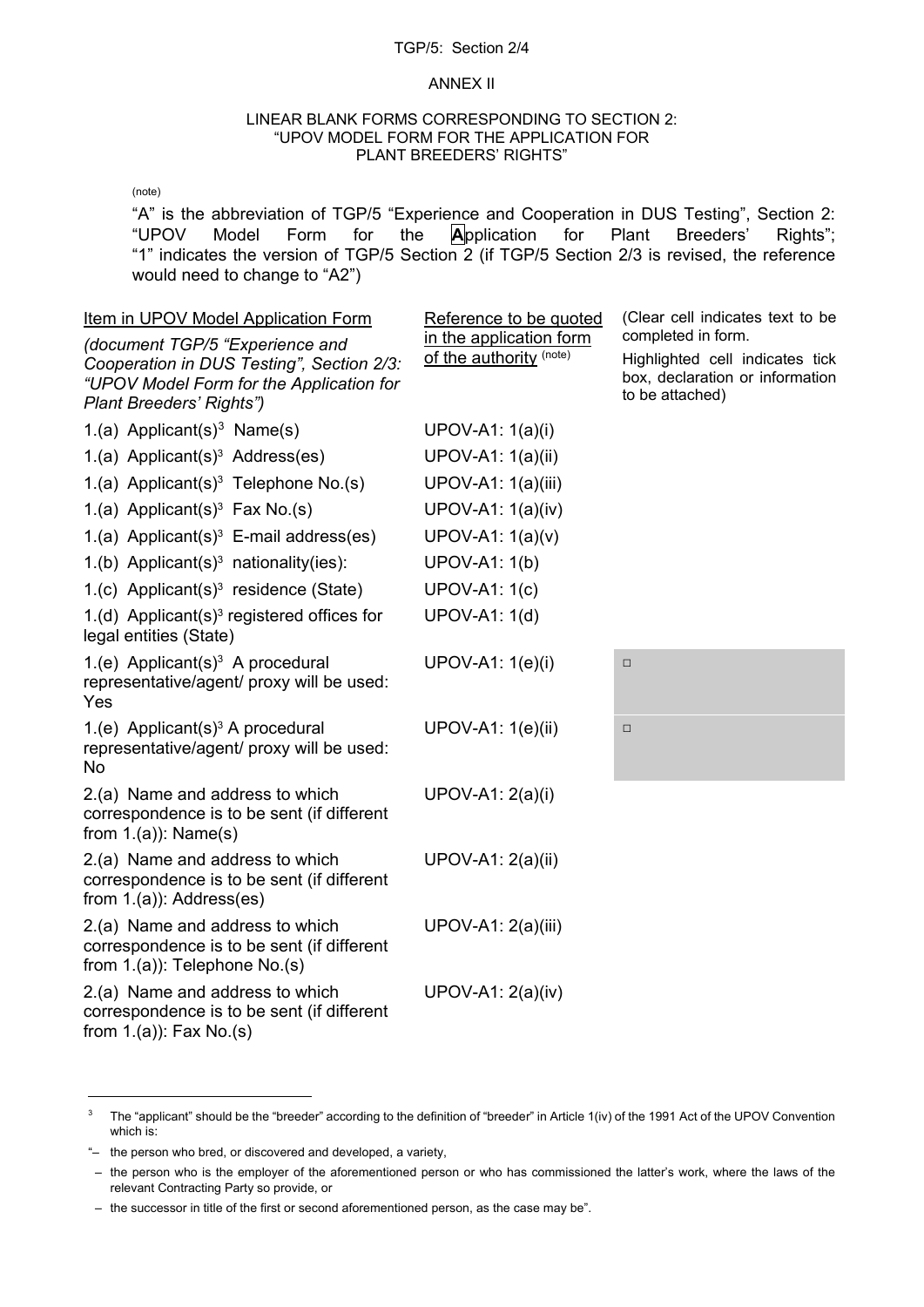<span id="page-10-0"></span>

| $UPOV-A1: 2(a)(v)$   |             |
|----------------------|-------------|
| UPOV-A1: 2(b)(i)     | $\Box$      |
| UPOV-A1: 2(b)(ii)    | $\Box$      |
| $UPOV-A1: 3(a)$      |             |
| <b>UPOV-A1: 3(b)</b> |             |
| <b>UPOV-A1: 4(a)</b> |             |
| <b>UPOV-A1: 4(b)</b> |             |
| UPOV-A1: 5(a)(i)     | $\Box$      |
| UPOV-A1: 5(a)(ii)    | $\Box$      |
| UPOV-A1: 5(a)(iii)   |             |
| <b>UPOV-A1: 5(b)</b> | declaration |
| UPOV-A1: 5(c)(i)     | $\Box$      |
| UPOV-A1: 5(c)(ii)    | $\Box$      |
| $UPOV-A1: 5(c)(iii)$ | $\Box$      |
| UPOV-A1: $5(c)(iv)$  |             |
|                      |             |

<span id="page-10-1"></span><sup>&</sup>lt;sup>4</sup> The term "person" in Article 1(iv) of the 1991 Act of the UPOV Convention should be understood as embracing both physical and legal persons (e.g. companies).

-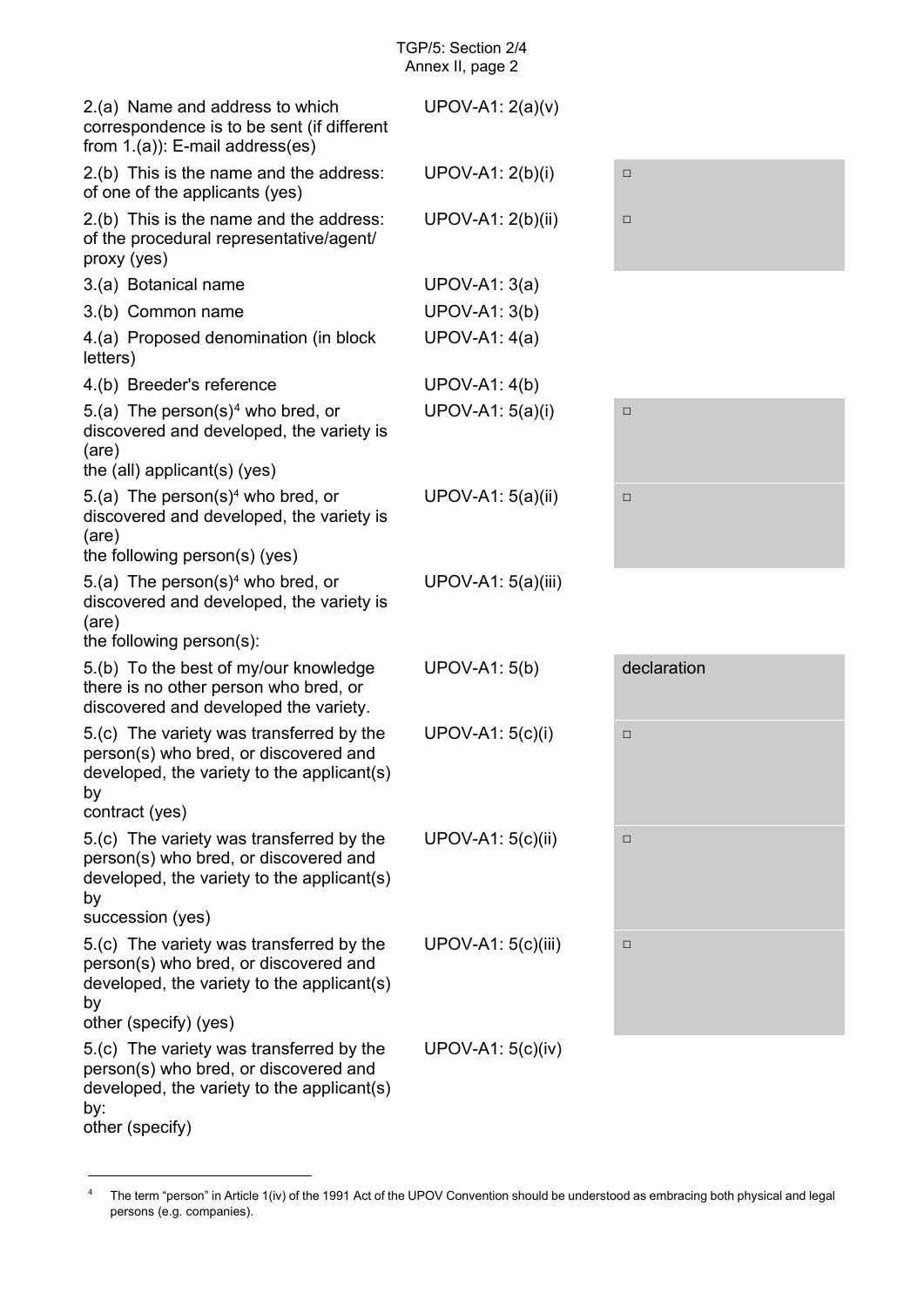<span id="page-11-0"></span>

| $5.(d)$ The variety was bred in (State(s)):                                                                                                                       | <b>UPOV-A1: 5(d)</b>  |                |
|-------------------------------------------------------------------------------------------------------------------------------------------------------------------|-----------------------|----------------|
| 6. Other applications: (a) Protection:<br>Filing (State or Intergovernmental<br>Organization / date)                                                              | UPOV-A1: 6(a)(i)      |                |
| 6. Other applications: (a) Protection:<br>Application No.                                                                                                         | UPOV-A1: 6(a)(ii)     |                |
| 6. Other applications: (a) Protection:<br>Stage                                                                                                                   | UPOV-A1: 6(a)(iii)    |                |
| 6. Other applications: (a) Protection:<br>Denomination or breeder's reference                                                                                     | $UPOV-A1: 6(a)(iv)$   |                |
| 6. Other applications: (b) Official variety<br>list $5$ :<br>Filing (State or Intergovernmental<br>Organization / date)                                           | UPOV-A1: 6(b)(i)      |                |
| 6. Other applications: (b) Official variety<br>$list5$ :<br>Application No.                                                                                       | UPOV-A1: 6(b)(ii)     |                |
| 6. Other applications: (b) Official variety<br>$list5$ :<br><b>Stage</b>                                                                                          | $UPOV-A1: 6(b)(iii)$  |                |
| 6. Other applications: (b) Official variety<br>$list5$ :<br>Denomination or breeder's reference                                                                   | $UPOV-A1: 6(b)(iv)$   |                |
| Priority is claimed in respect of the<br>7.<br>application filed in: (State /<br>Intergovernmental Organization) (first<br>application)                           | <b>UPOV-A1: 7(i)</b>  |                |
| 7. Priority is claimed in respect of the<br>application filed in (State /<br>Intergovernmental Organization) (first<br>application):<br>on (date)                 | <b>UPOV-A1: 7(ii)</b> |                |
| Priority is claimed in respect of the<br>7.<br>application filed in (State /<br>Intergovernmental Organization) (first<br>application):<br>under the denomination | UPOV-A1: 7(iii)       |                |
| 7. An official copy of the first application,<br>including the date of filing, is requested as<br>a certification <sup>6</sup> of priority.                       | <b>UPOV-A1: 7(iv)</b> | to be provided |
|                                                                                                                                                                   |                       |                |

-

<span id="page-11-1"></span><sup>5</sup> General term to cover an official register, for example, of varieties admitted to trade (e.g. National List, Official Catalogue etc.).

<span id="page-11-2"></span><sup>6</sup> Within the prescribed time limit (minimum 3 months).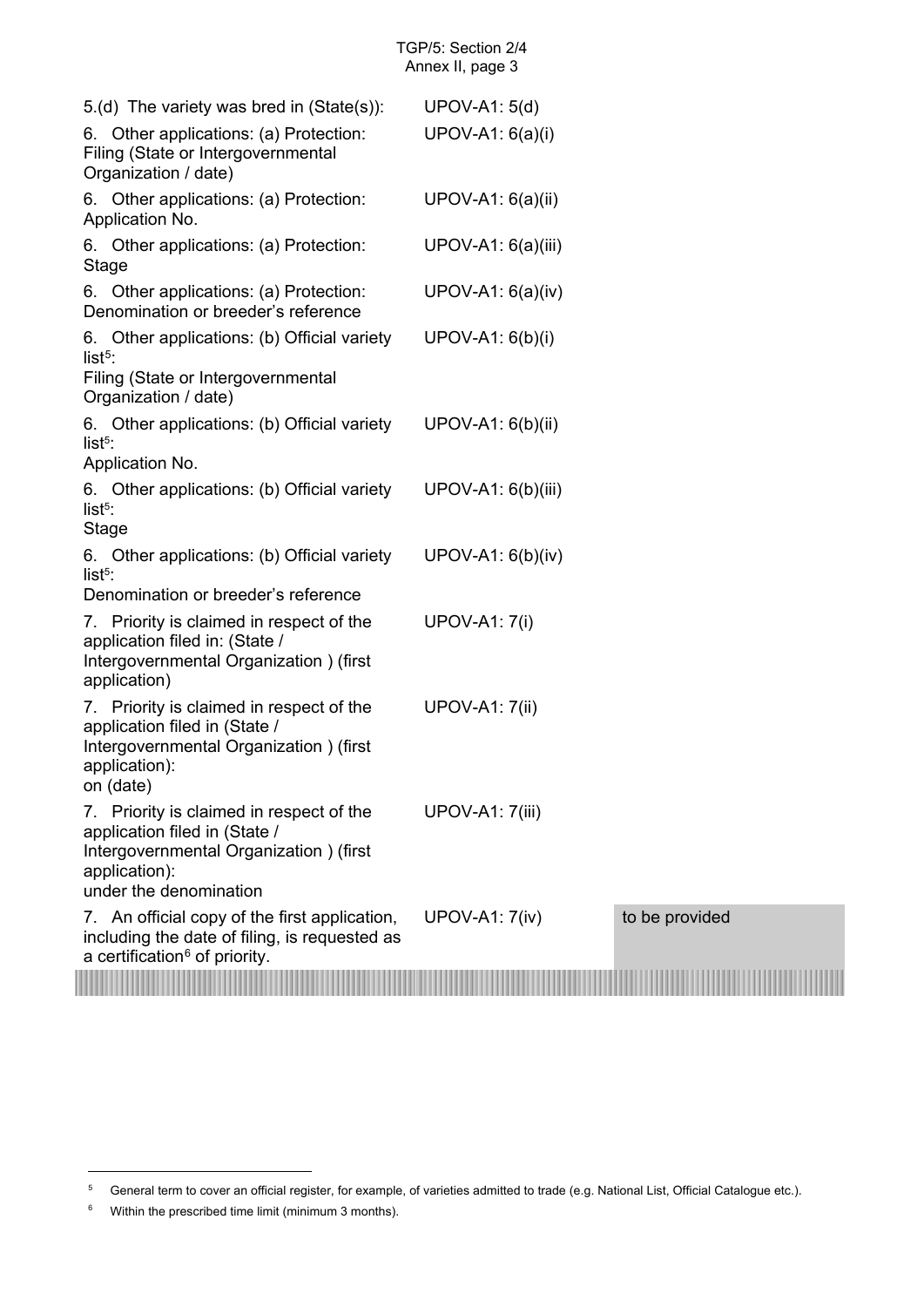<span id="page-12-0"></span>

| <b>1991 ACT alternative</b>                                                                                                                                                                                                                       |                        |                                                                 |
|---------------------------------------------------------------------------------------------------------------------------------------------------------------------------------------------------------------------------------------------------|------------------------|-----------------------------------------------------------------|
| 8. The variety has been sold or otherwise disposed<br>of to others, by or with the consent of the breeder,<br>for purposes of exploitation of the variety <sup>7</sup> in<br>territory of application:                                            | $UPOV-A1: 8(91)(a)$    | the territory of<br>application is inserted<br>by the Authority |
| 8. The variety has been sold or otherwise disposed of<br>to others, by or with the consent of the breeder, for<br>purposes of exploitation of the variety in territory of<br>application:<br>not yet                                              | UPOV-A1: 8(91)(b)      | $\Box$                                                          |
| 8. The variety has been sold or otherwise disposed of<br>to others, by or with the consent of the breeder, for<br>purposes of exploitation of the variety in territory of<br>application:<br>yes                                                  | UPOV-A1: 8(91)(c)(i)   | $\Box$                                                          |
| 8. The variety has been sold or otherwise disposed of<br>to others, by or with the consent of the breeder, for<br>purposes of exploitation of the variety in territory of<br>application:<br>for the first time (date)                            | UPOV-A1: 8(91)(c)(ii)  |                                                                 |
| 8. The variety has been sold or otherwise disposed of<br>to others, by or with the consent of the breeder, for<br>purposes of exploitation of the variety in territory of<br>application:<br>under the denomination                               | UPOV-A1: 8(91)(c)(iii) |                                                                 |
| 8. The variety has been sold or otherwise disposed of to<br>others, by or with the consent of the breeder, for<br>purposes of exploitation of the variety in: [other<br>territories]:                                                             | UPOV-A1: 8(91)(d)(i)   |                                                                 |
| 8. The variety has been sold or otherwise disposed of<br>to others, by or with the consent of the breeder, for<br>purposes of exploitation of the variety in other territories:<br>not yet                                                        | UPOV-A1: 8(91)(d)(ii)  | $\Box$                                                          |
| 8. The variety has been sold or otherwise disposed of to<br>others, by or with the consent of the breeder, for<br>purposes of exploitation of the variety in [other territories]:<br>yes                                                          | UPOV-A1: 8(91)(d)(iii) | $\Box$                                                          |
| The variety has been sold or otherwise disposed of to<br>8.<br>others, by or with the consent of the breeder, for<br>purposes of exploitation of the variety in [other territories]:<br>for the first time: in [territory]                        | UPOV-A1: 8(91)(d)(iv)  |                                                                 |
| The variety has been<br>8.<br>sold or otherwise disposed of to others, by or with the<br>consent of the breeder, for purposes of exploitation of the<br>variety in [other territories]:<br>for the first time [in territory]: [date]              | UPOV-A1: 8(91)(d)(v)   |                                                                 |
| 8. The variety has been sold or otherwise disposed of to<br>others, by or with the consent of the breeder, for<br>purposes of exploitation of the variety in [other territories]:<br>for the first time [in territory]:<br>under the denomination | UPOV-A1: 8(91)(d)(vi)  |                                                                 |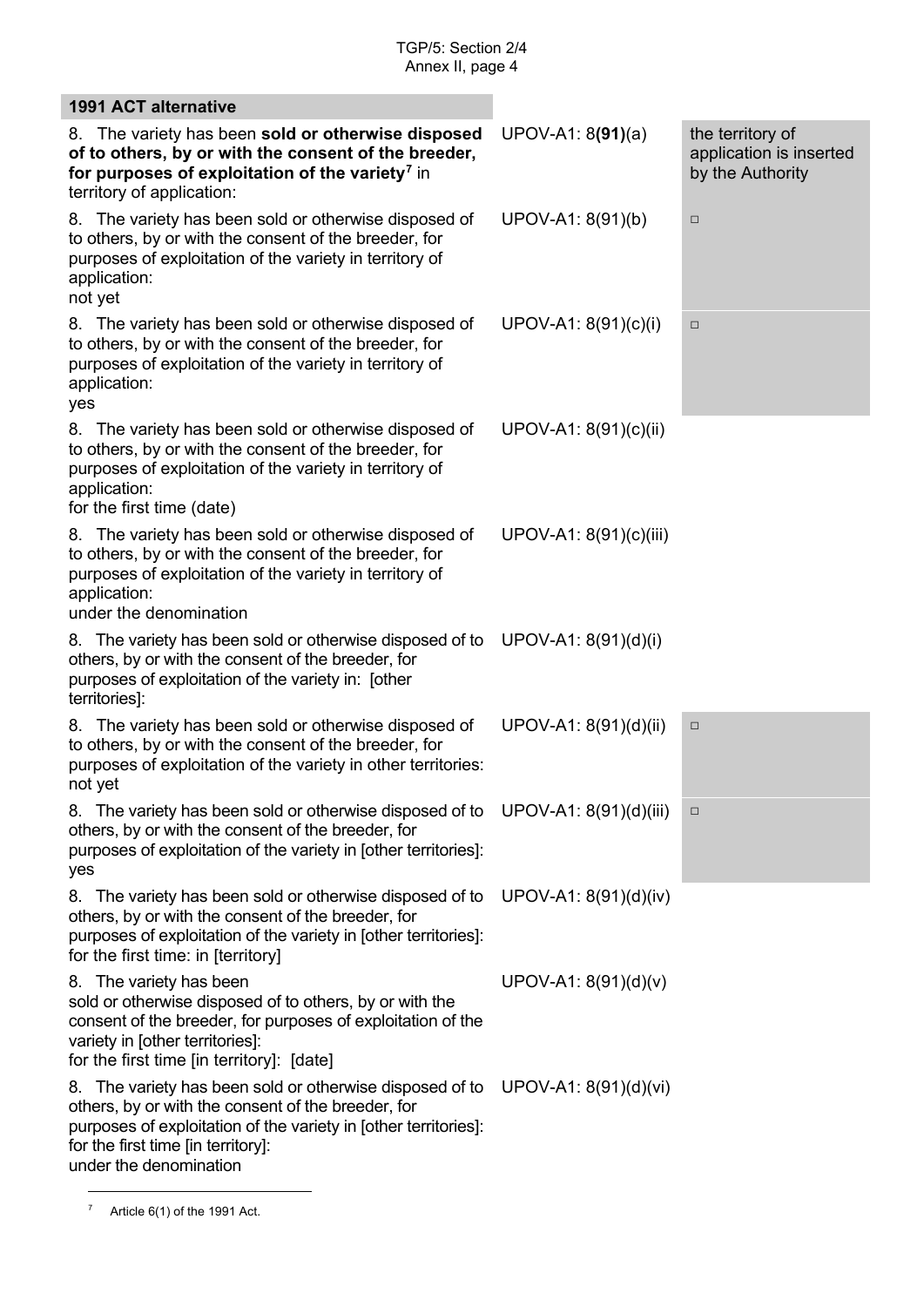| <b>1978 ACT alternative</b>                                                                                                                                                              |                        |                                                              |
|------------------------------------------------------------------------------------------------------------------------------------------------------------------------------------------|------------------------|--------------------------------------------------------------|
| The variety has been offered for sale<br>8.<br>or marketed, with the agreement of the<br><b>breeder<sup>8</sup></b> in territory of application:                                         | $UPOV-A1: 8(78)(a)$    | the territory of application is<br>inserted by the Authority |
| The variety has been offered for sale<br>8.<br>or marketed, with the agreement of the<br>breeder in territory of application:<br>not yet                                                 | UPOV-A1: 8(78)(b)      | $\Box$                                                       |
| The variety has been offered for sale<br>8.<br>or marketed, with the agreement of the<br>breeder in territory of application:<br>yes                                                     | UPOV-A1: 8(78)(c)(i)   | □                                                            |
| 8. The variety has been offered for sale<br>or marketed, with the agreement of the<br>breeder in territory of application:<br>for the first time (date)                                  | UPOV-A1: 8(78)(c)(ii)  |                                                              |
| 8. The variety has been offered for sale<br>or marketed, with the agreement of the<br>breeder in territory of application:<br>under the denomination                                     | UPOV-A1: 8(78)(c)(iii) |                                                              |
| The variety has been offered for sale<br>8.<br>or marketed, with the agreement of the<br>breeder in [other territories]:                                                                 | UPOV-A1: 8(78)(d)(i)   |                                                              |
| The variety has been offered for sale<br>8.<br>or marketed, with the agreement of the<br>breeder in other territories:<br>not yet                                                        | UPOV-A1: 8(78)(d)(ii)  | $\Box$                                                       |
| The variety has been offered for sale<br>8.<br>or marketed, with the agreement of the<br>breeder in [other territories]:<br>yes                                                          | UPOV-A1: 8(78)(d)(iii) | $\Box$                                                       |
| The variety has been offered for sale<br>8.<br>or marketed, with the agreement of the<br>breeder in [other territories]:<br>for the first time: in [territory]                           | UPOV-A1: 8(78)(d)(iv)  |                                                              |
| The variety has been offered for sale<br>8.<br>or marketed, with the agreement of the<br>breeder in [other territories]:<br>for the first time [in territory]: [date]                    | UPOV-A1: 8(78)(d)(v)   |                                                              |
| The variety has been offered for sale<br>8.<br>or marketed, with the agreement of the<br>breeder in [other territories]:<br>for the first time [in territory]:<br>under the denomination | UPOV-A1: 8(78)(d)(vi)  |                                                              |

<span id="page-13-0"></span><sup>&</sup>lt;sup>8</sup> Article  $6(1)(b)$  of the 1978 Act.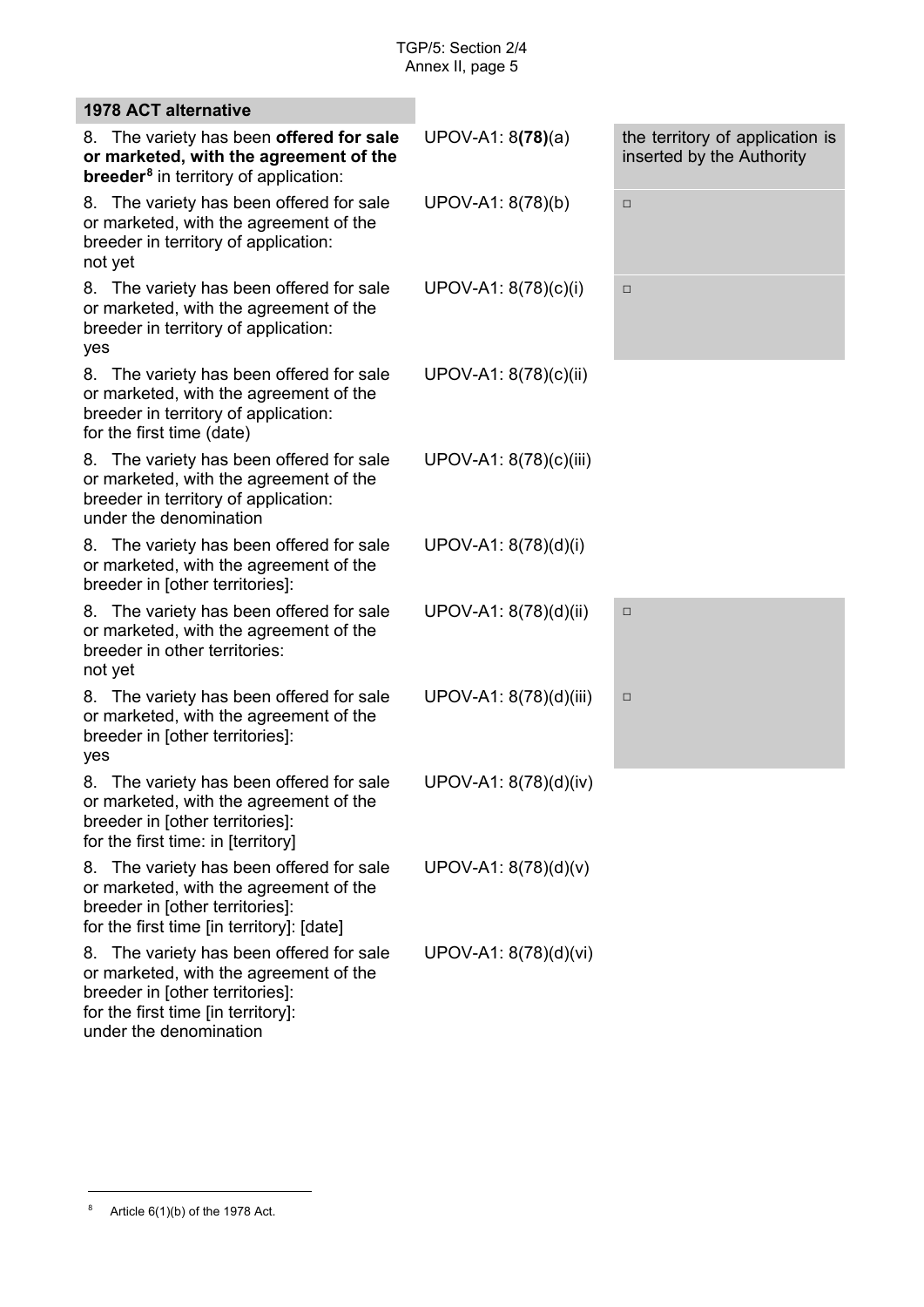| 9.(a) The technical examination of the<br>variety:<br>has already been completed:<br>yes                                                                                                                                                                                                                 | UPOV-A1: 9(a)(i)(1)  | $\Box$      |
|----------------------------------------------------------------------------------------------------------------------------------------------------------------------------------------------------------------------------------------------------------------------------------------------------------|----------------------|-------------|
| 9.(a) The technical examination of the<br>variety<br>has already been completed:<br>in:                                                                                                                                                                                                                  | UPOV-A1: 9(a)(i)(2)  |             |
| 9.(a) The technical examination of the<br>variety<br>has already been completed:<br>date completed (if known):                                                                                                                                                                                           | UPOV-A1: 9(a)(i)(3)  |             |
| 9.(a) The technical examination of the<br>variety:<br>is in progress: yes                                                                                                                                                                                                                                | UPOV-A1: 9(a)(ii)(1) | $\Box$      |
| 9.(a) The technical examination of the<br>variety:<br>is in progress in:                                                                                                                                                                                                                                 | UPOV-A1: 9(a)(ii)(2) |             |
| 9.(a) The technical examination of the<br>variety:<br>is in progress: date started (if known)                                                                                                                                                                                                            | UPOV-A1: 9(a)(ii)(3) |             |
| 9.(a) The technical examination of the<br>variety:<br>has not yet been started                                                                                                                                                                                                                           | UPOV-A1: 9(a)(iii)   | $\Box$      |
| 9.(b) I/We declare that the material<br>provided with the first application is<br>representative of the variety and relevant<br>to this application.                                                                                                                                                     | <b>UPOV-A1: 9(b)</b> | declaration |
| 9.(c) Authorization is hereby given to the<br>Authority to exchange with the competent<br>authorities of any UPOV member all<br>necessary information and material related<br>to the variety, provided that the rights of<br>the applicant are safeguarded.                                              | <b>UPOV-A1: 9(c)</b> | declaration |
| Other forms and documents attached:<br>1 Variety description: Attach the description<br>of the variety on the special Technical<br>Questionnaire for the species to which the<br>variety belongs and mark box 1 with a cross                                                                             | UPOV-A1: 10(1)       | □           |
| Other forms and documents attached:<br>2 Power of attorney: If one joint applicant<br>has been authorized to act for the other joint<br>applicants or a procedural representative,<br>agent or proxy has been named, attach the<br>power of attorney referred to in [2.4] and<br>mark box 2 with a cross | UPOV-A1: 10(2)       | $\Box$      |